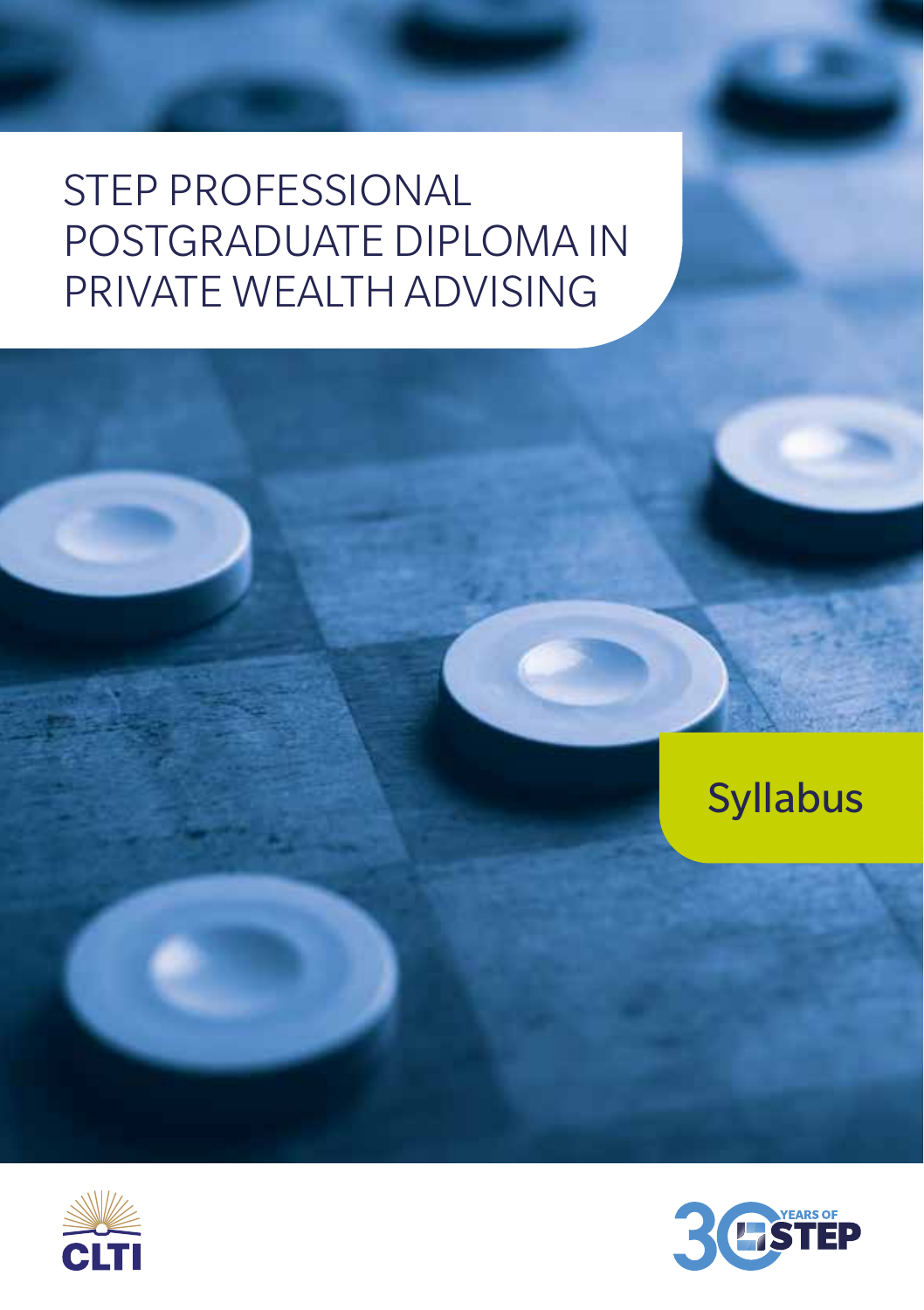## INTRODUCTION

This document contains the detailed syllabus for the STEP Professional Postgraduate Diploma in Private Wealth Advising (PPgD).

This syllabus should be read in conjunction with the course brochure, which explains the method of delivery and assessment, entry requirements and personal and business benefits of completing the programme.

The brochure, course dates and enrolment application form can be found on the programme website www.cltint.com/course/step-ppgd

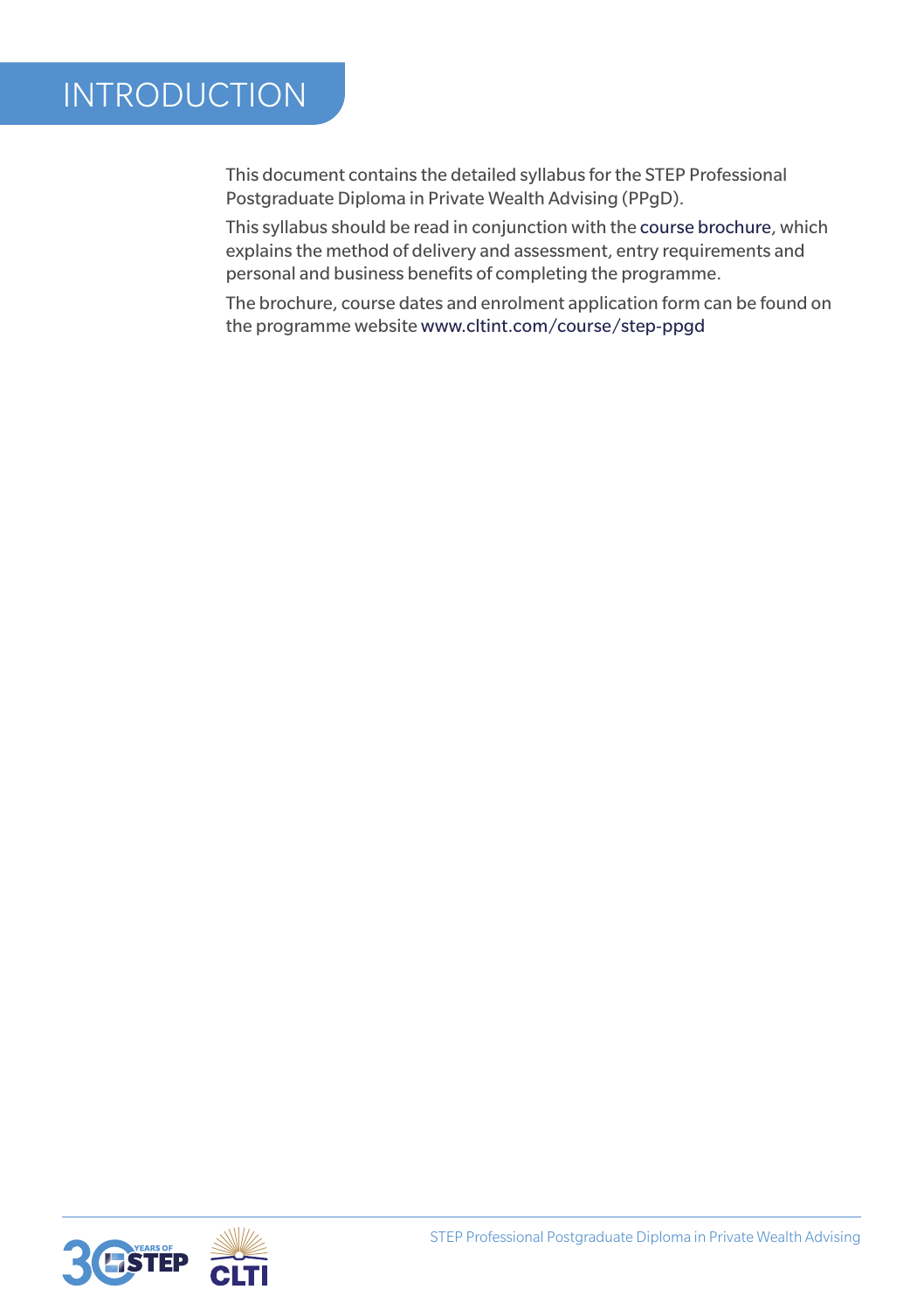**The STEP Professional Postgraduate Diploma in Private Wealth Advising (PPgD) is a level 7 certificated qualification designed specifically for senior industry practitioners and experienced TEPs.** 

## The Masterclass Specialisms

## MASTERCLASS 1 – STRATEGIC RISK MANAGEMENT FOR LEADERS

#### **Unit 1 covers:**

- The interrelationship between risks
- Implementing an integrated risk strategy at corporate level
- Strategic capabilities for managing risks
- A comparative study of enterprise-wide risk management with risk management (ERM) and compliance (GRC) solutions
- Factors involved in decision making
- The impact of short and long-term risk horizons in everyday activities within firms

#### **Unit 2 covers:**

- Introduces the role of risk management
- Strategies for shaping and aligning the consequential risks faced by organisations from the perspective of clients, business participants (i.e. shareholders) and regulators
- The centrality of strategic risk management in stabilising firms and their resilience to risk
- Risk governance
- An analysis of risk appetite to provide a framework for taking risks at all levels of firms
- The reporting of risks in qualitative and quantitative terms

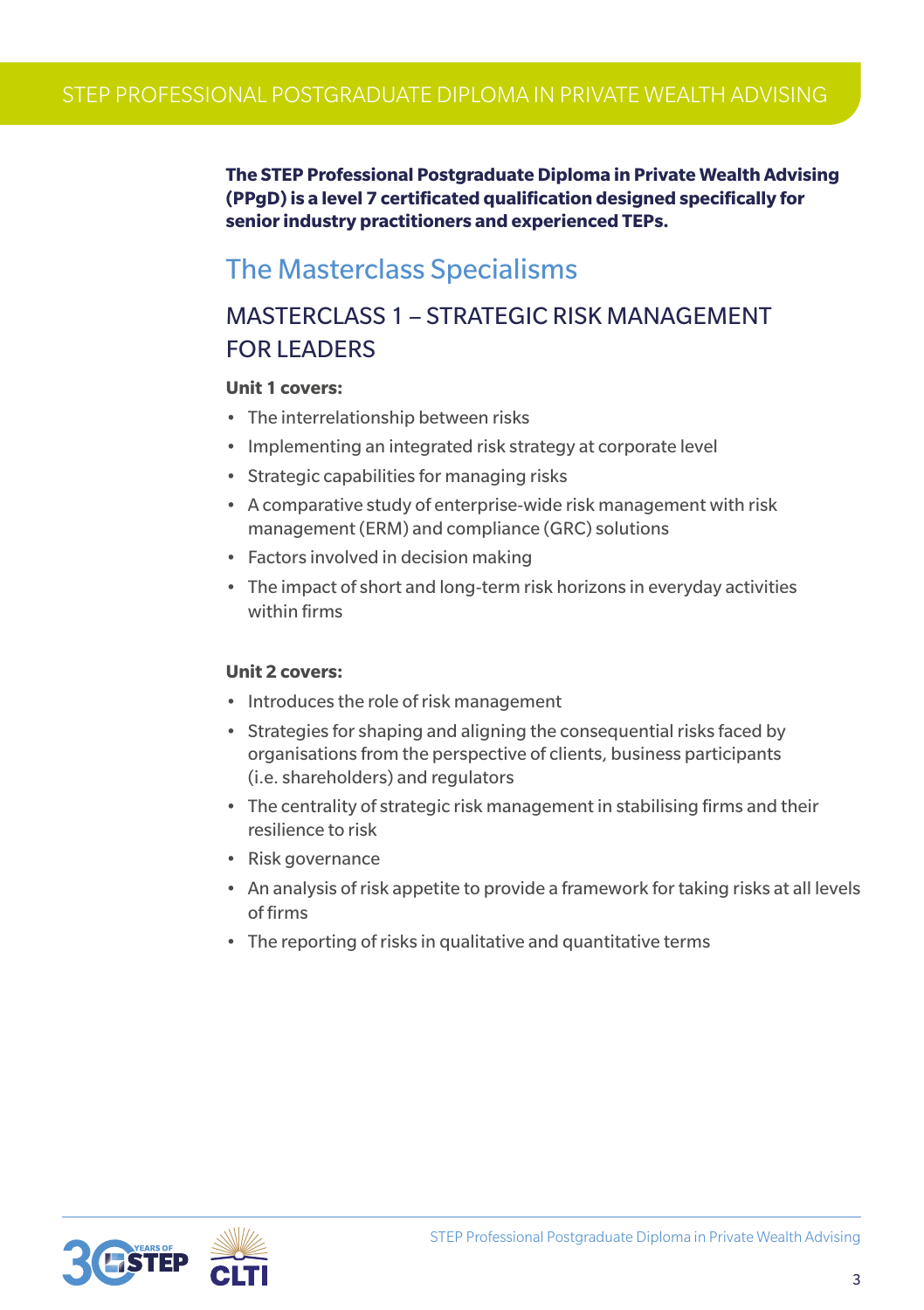#### **Unit 3 covers:**

- The indicators and policies of macro prudential risks and their regulation
- The micro prudential regulation of individual firms where the firm considers taking excessive financial risks
- Key drivers of risk
- The interrelationship between internal and external drivers that impact upon financial services firms

- Formulate a strategic GRC framework for your firm, division, department or practice area.
- Evaluate risk and examine the scope of de-risking within the wealth advisor sector at macro and micro levels.
- Provide a detailed analysis of the strategic risks within the organisation chart provided with your application for this PPgD programme.
- Explicate your firm's appetite for risk.
- Appraise and classify the conduct risks that confront your firm.

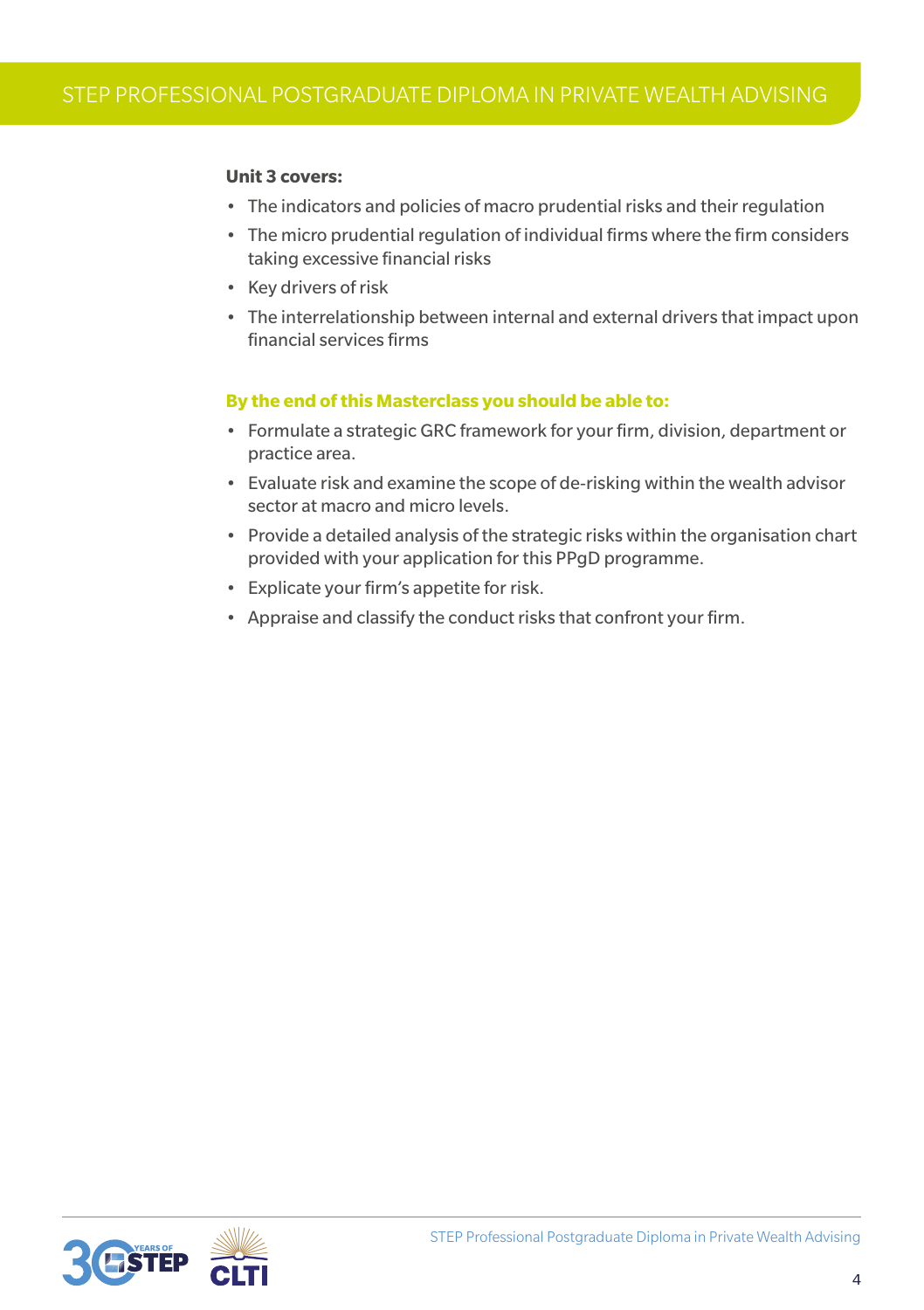## MASTERCLASS 2 – FAMILY BUSINESS ADVISING

#### **Unit 1 covers:**

- The definition of family business
- The '3 Circles Model' used to identify the range of self-interests inherent in a family business system
- The normality of conflicts of interests for the resources of a family business
- Taking a holistic view of the complexity of family businesses
- Natural governance and answering the question, 'How are things done at this family business?'
- Identifying the key decision makers and the effects of their decisions on other family members

#### **Unit 2 covers:**

- The adaptability of family businesses at times of change
- The application of the '3 Circles Model' to predict the future dynamic of the family business
- Options open to the entrepreneur other than succession by existing members of the family business
- A comparison of conventional corporate governance with that of family businesses

#### **Unit 3 covers:**

- Managing the anxiety of family members in managing their business through the generations
- Survival of real and perceived threats by the family business and its members
- Emotional intelligence from the advisor's perspective
- Likely coping mechanisms that family businesses may adopt to cope with anxiety
- The cautionary use of adversarial conflict resolution procedures

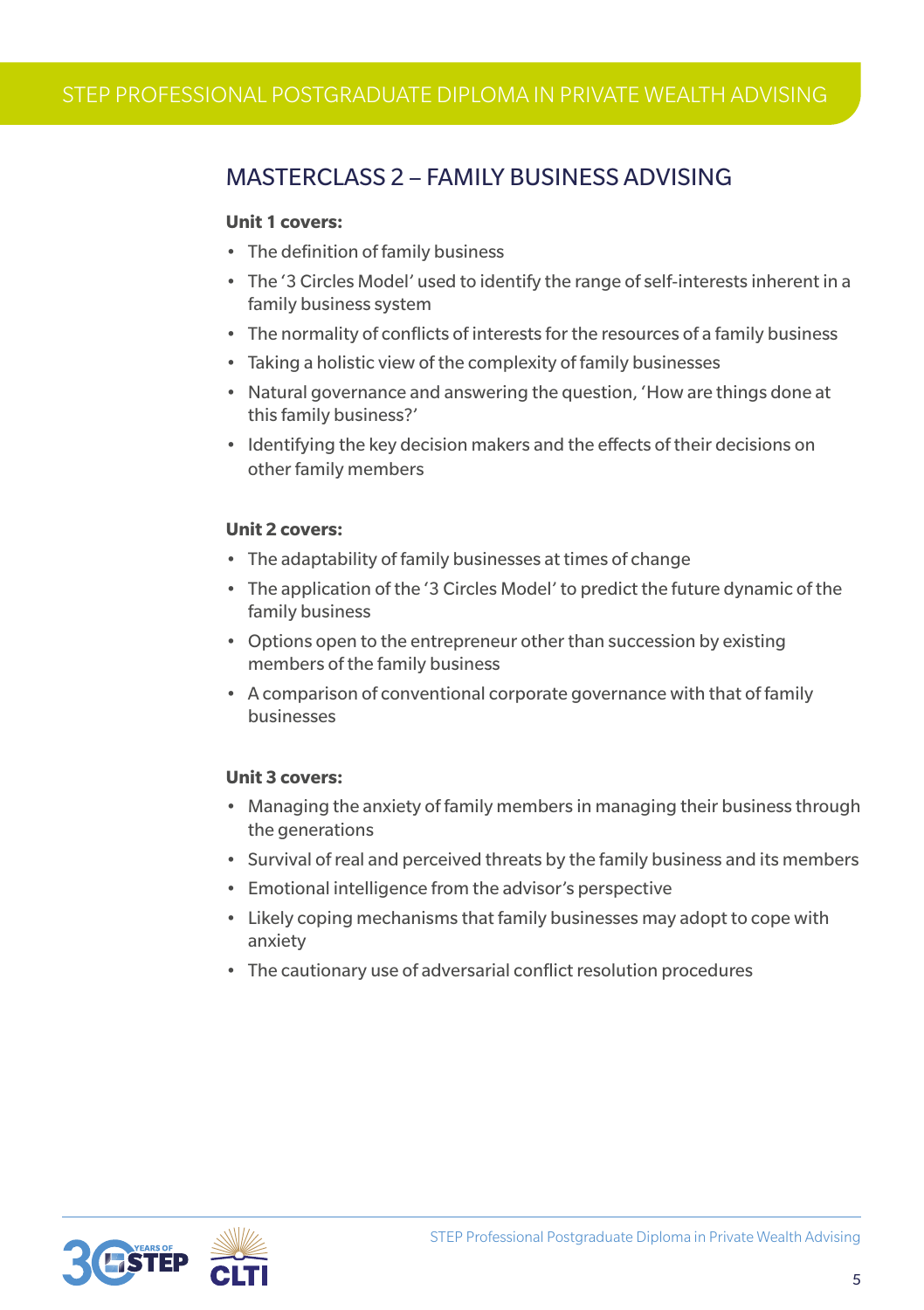- Appraise and evaluate the potential impact of the internal tension unique to family businesses of family members working together for its collective advancement.
- Apply the '3 Circles Model' to categorise the self-interests of family members and explore how the model may be used to demonstrate future succession.
- Evaluate the characteristics of family businesses that have successfully survived multiple generations and apply the findings to first and/or second generation family businesses.
- Exemplify the roles and characteristics that key advisors foster to assist in the coping mechanisms family businesses adopt to cope with instability from internal conflicts and the impairment of the business.

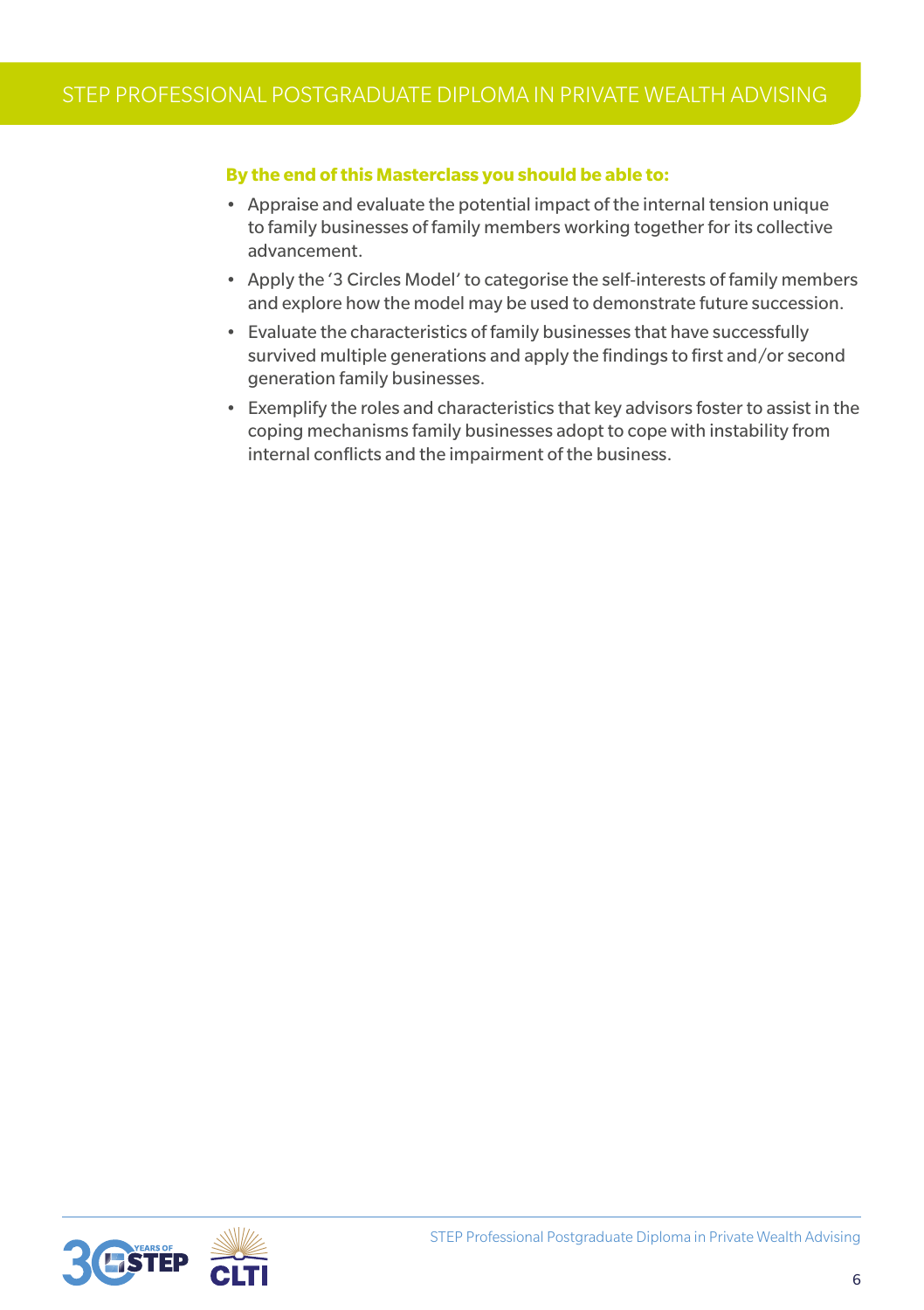## MASTERCLASS 3 – TRUST DISPUTES

#### **Unit 1 covers:**

- Sham trusts from *Snook v London and West Riding Investment Limited* (1967) to the revelations in the Panama Papers
- Sham trusts and the conflict of laws
- The avoidance of a finding of a sham

#### **Unit 2 covers:**

- Illtra vires investments
- Prudent investments
- Reducing investment risk

#### **Unit 3 covers:**

- Disclosure and the duty to inform beneficiaries
- The proprietary rights of beneficiaries (with fixed interests), remaindermen and default beneficiaries of discretionary trusts
- An analysis of *Schmidt v Rosewood Trust Limited* (2003)
- Disclosure of:
	- Trust accounts
	- Underlying company accounts
	- Letters of wishes
- Factors informing the trustees in not disclosing information
- Disclosure to/from protectors and settlors

#### **Unit 4 covers:**

- The removal of trustees and protectors
- Express powers of replacement and appointment of trustees
- Removal of trustees on the application of beneficiaries
- A trustee's right to indemnity out of the trust property
- The incoming trustee's entitlement to trust information and documentation

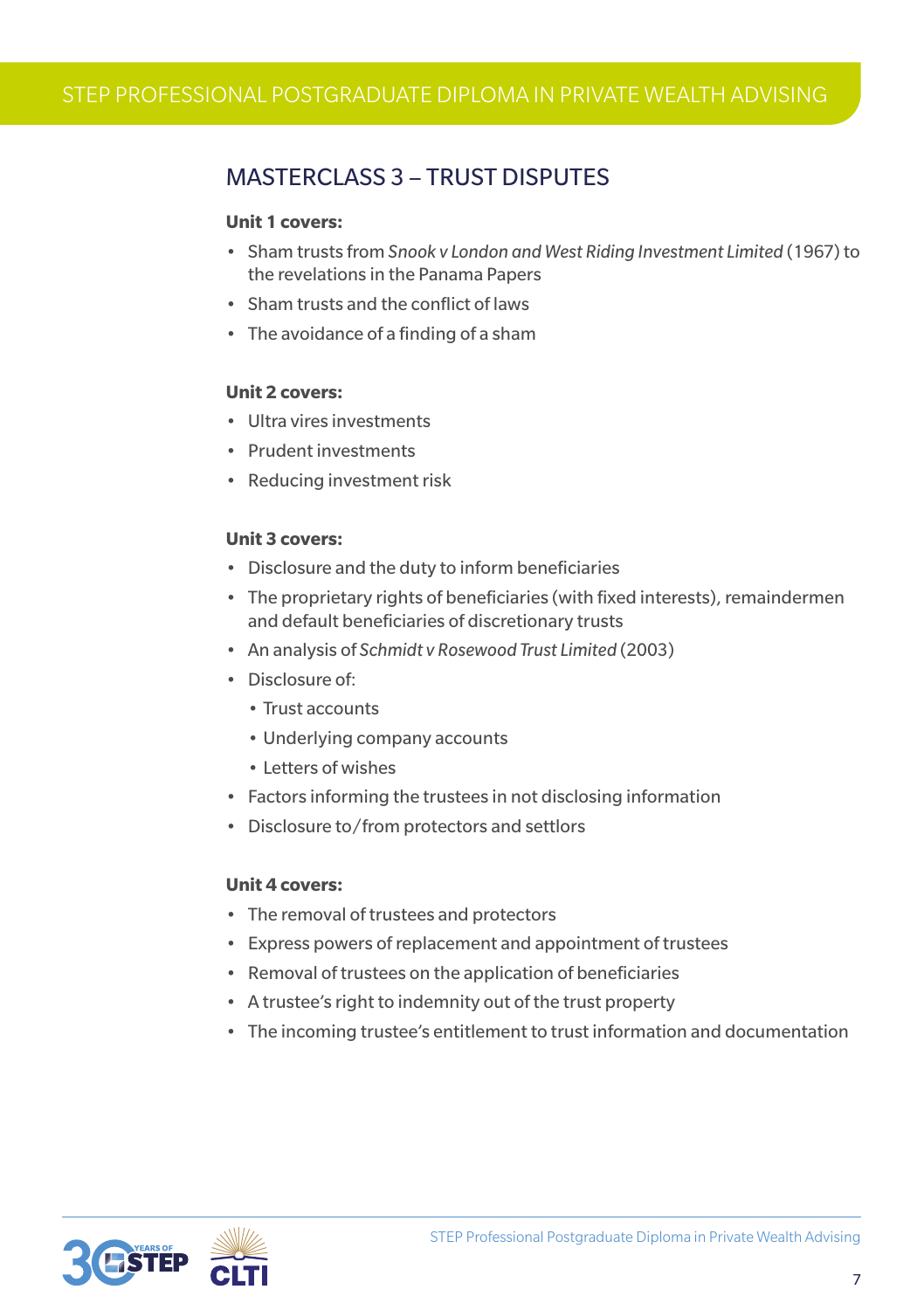#### **Unit 5 covers:**

- Trusts and divorce
- How courts obtain information about trusts
- Participation of offshore trustees in English proceedings
- Judicial decisions of the family court in divorce proceedings
- Variation of ante-nuptial and post-nuptial settlements
- Pre-nuptial agreements
- Variation of foreign trusts
- Setting aside dispositions
- Recognition and enforcement of orders

- Appraise a trust through analysis of ex-post facto evidence of how the trust has been, and is, being administered to determine a sham.
- Structure solutions to mitigate trustees' investment risks.
- Demonstrate a thorough understanding of the trustees' duties of disclosure in court proceedings and when beneficiaries invoke their rights to disclose in monitoring trustees critiquing House of Lords decision in *O'Rourke v Darbishire* and the Privy Council's decision in *Schmidt v Rosewood*.
- Account to trustees faced with beneficiaries seeking their removal the circumstances a court may order their removal, their rights or indemnity and explain the information and documentation out-going trustees need to provide to their successors.
- Research and assess the ways in which assets of a trust can be 'accessed' in ancillary relief proceedings following divorce, including judicious encouragement that is applied on trustees when trust assets are considered a resource and the quasi-inquisitorial powers of the courts to establish parties' financial affairs.

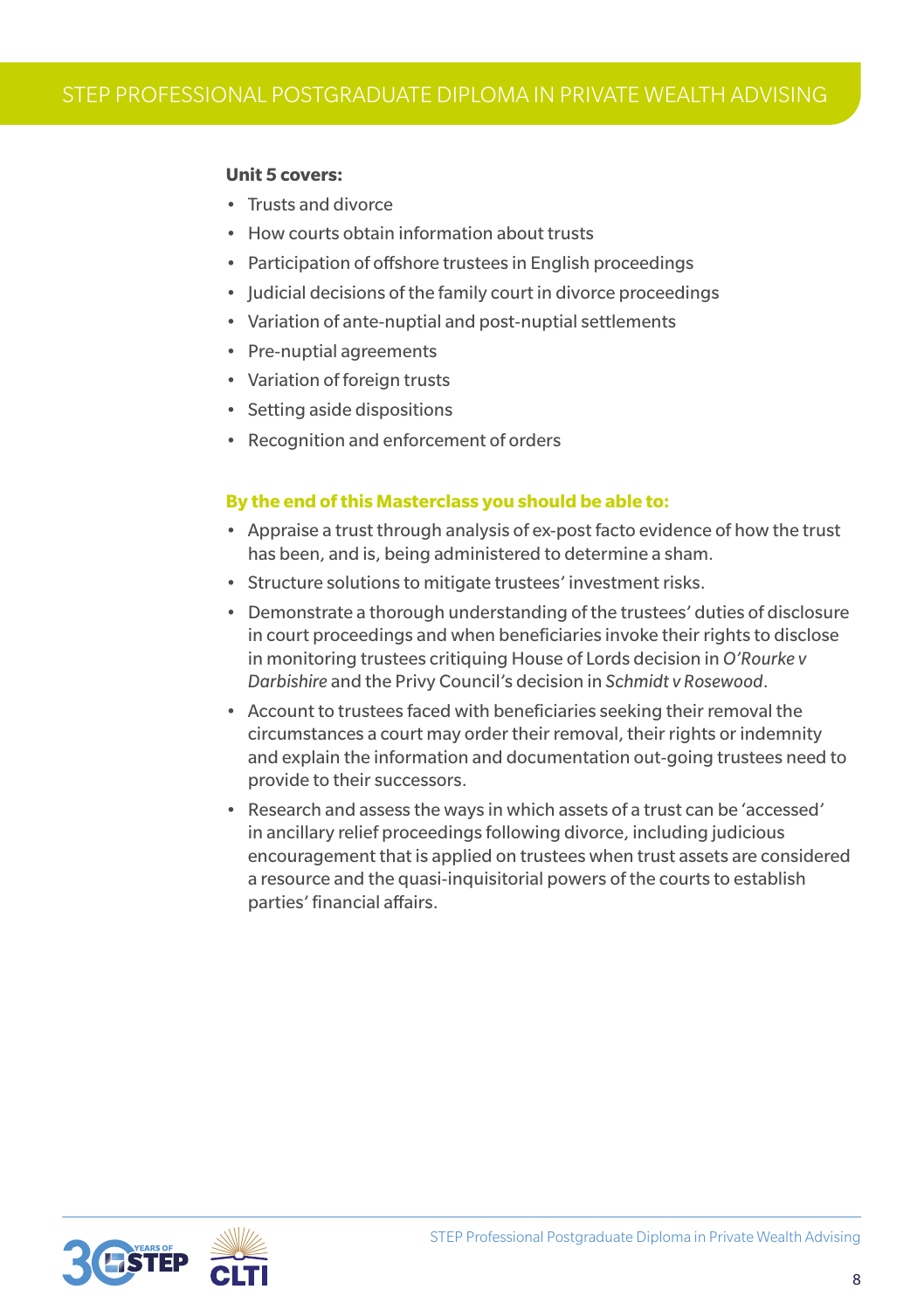### MASTERCLASS 4 – STRATEGIC PHILANTHROPY

#### **Unit 1 covers:**

- Answering the question, 'What is philanthropy?'
- Raising the subject of philanthropy with clients
- Global trends in philanthropy

#### **Unit 2 covers:**

- Strategic philanthropy
- Developing a focus for philanthropy

#### **Unit 3 covers:**

- Appropriate vehicles for philanthropy
- Approaches to grant making
- Family philanthropy

- Demonstrate mastery of the knowledge and skills required as a philanthropy advisor.
- Critically evaluate the importance of good governance and effective practice.
- Critically review the tax reliefs available to a client making charitable gifts and illustrate the most tax efficient ways of achieving a client's philanthropic goals.
- Provide a detailed analysis of current trends in philanthropic giving.

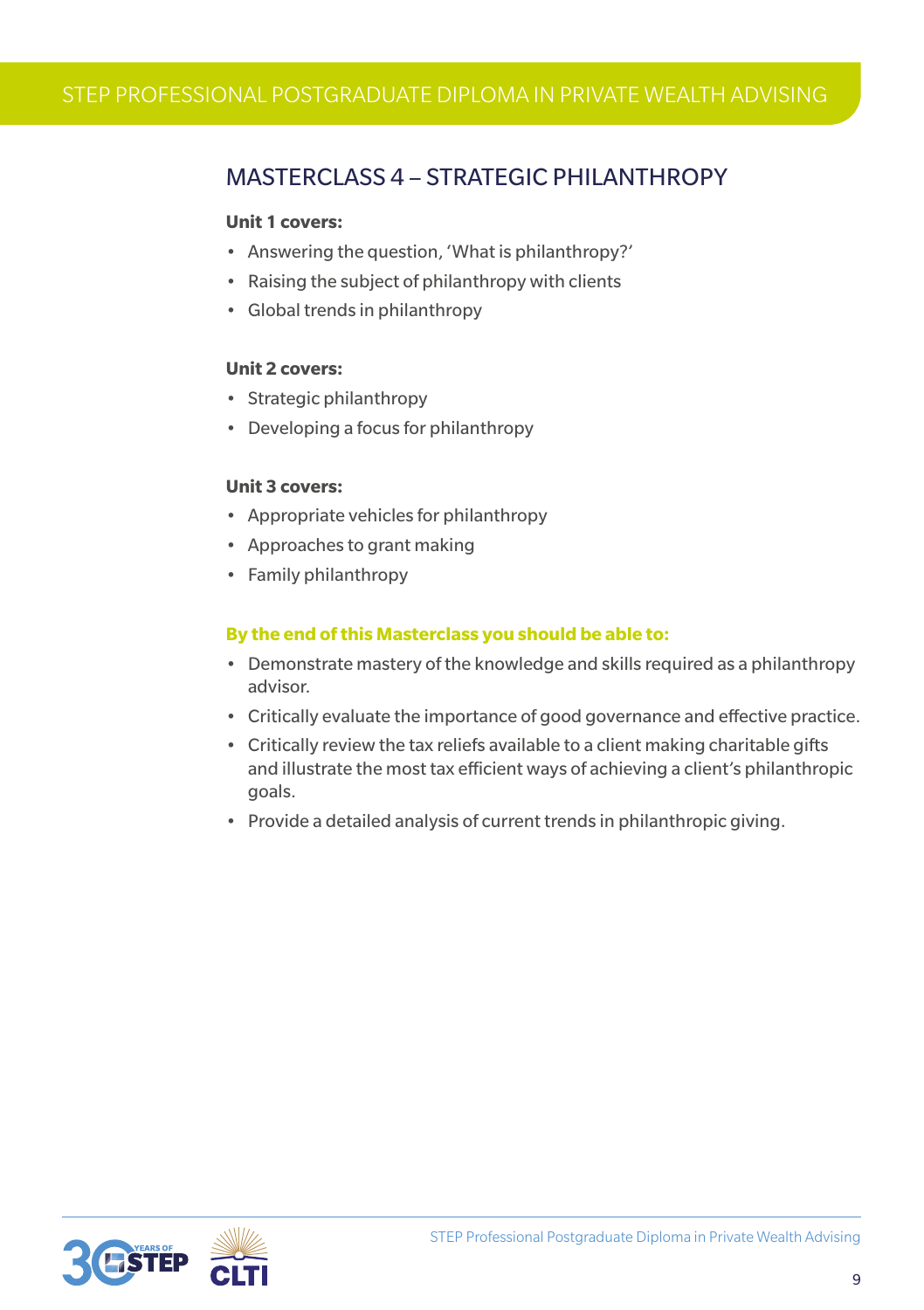## MASTERCLASS 5 – CROSS-BORDER SUCCESSION

#### **Unit 1 covers:**

- The preliminary issues relating to cross-border estates and an exploration of the factors to be consider when dealing with cross-border estate succession
- The difficulties in resolving conflicts between different private international law (PIL) systems

#### **Unit 2 covers:**

- The key differences between systems of succession law in a variety of legal systems;
- A comparison of the principles of some typical common law, civil law and Sharia law systems of succession;
- The principles of private international law rules in matters of succession and the administration of estates

#### **Unit 3 covers:**

- The formal, substantive and material validity of wills
- FU Regulation 650/2015
- The European Certificate of Succession (ECS)
- The practical implications of the Regulation
- Other relevant multilateral conventions

#### **Unit 4 covers:**

- How advisers can find their way through the maze of cross-border succession planning
- Succession planning techniques and practical points

- Differentiate between the succession laws of a common law system with that of a civil law system and that of a system based on religious laws.
- Identify and apply the basic principles of private international law rules in matters of succession and the administration of estates.
- Critically review the succession issues arising on the death of an individual with a multi-jurisdictional estate.
- Formulate and advise on succession planning techniques.

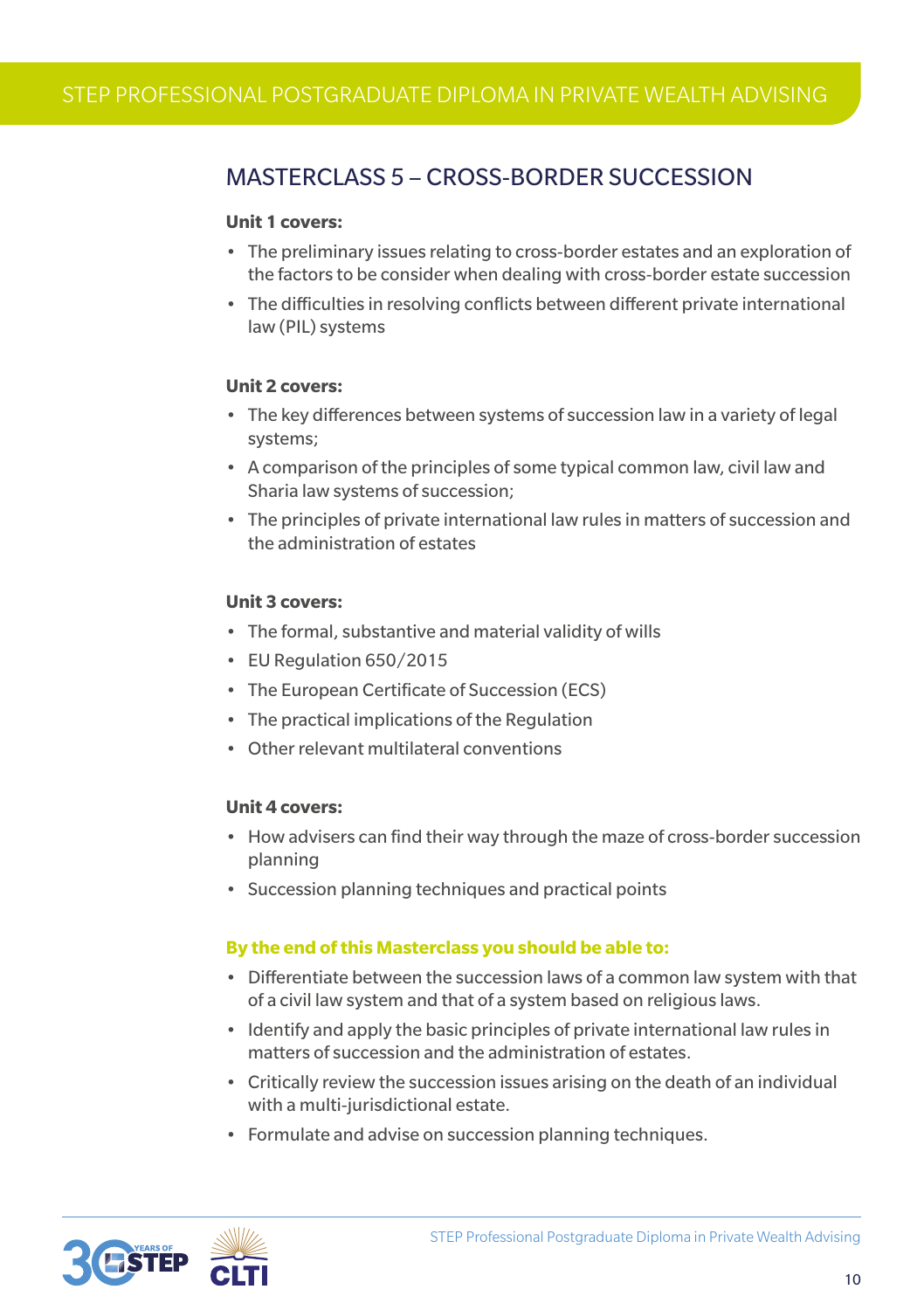### MASTERCLASS 6 – INTERNATIONAL TAXATION

#### **Unit 1 covers:**

- The difficulty of fiscal arbitrage where an individual is treated as fiscally resident in more than one jurisdiction
- The concept of fiscal residence and domicile
- Creation of offshore structures
- Cross-border information sharing

#### **Unit 2 covers:**

- Fiscal residence and double tax treaties (applying to income and capital gains)
- The difficulties arising as a result of the choice of governing law contained in a trust instrument

#### **Unit 3 covers:**

- The application of double tax treaties dealing with capital taxes (estate taxes/death duties/inheritance tax)
- Residence, domicile and the interaction between civil and common law jurisdictions double tax treaties

- When faced with a multi-national individual/family, advise on the anomalies that may arise as a result of treaty-specific definitions of "residence" and "domicile".
- Demonstrate the extent to which having a particular tax structure may allow or enable the creation of effective offshore structures.
- Illustrate the relevance of domicile status in the context of testamentary dispositions.
- Explain the limited extent to which double taxation treaties may have effect for estate tax purposes.

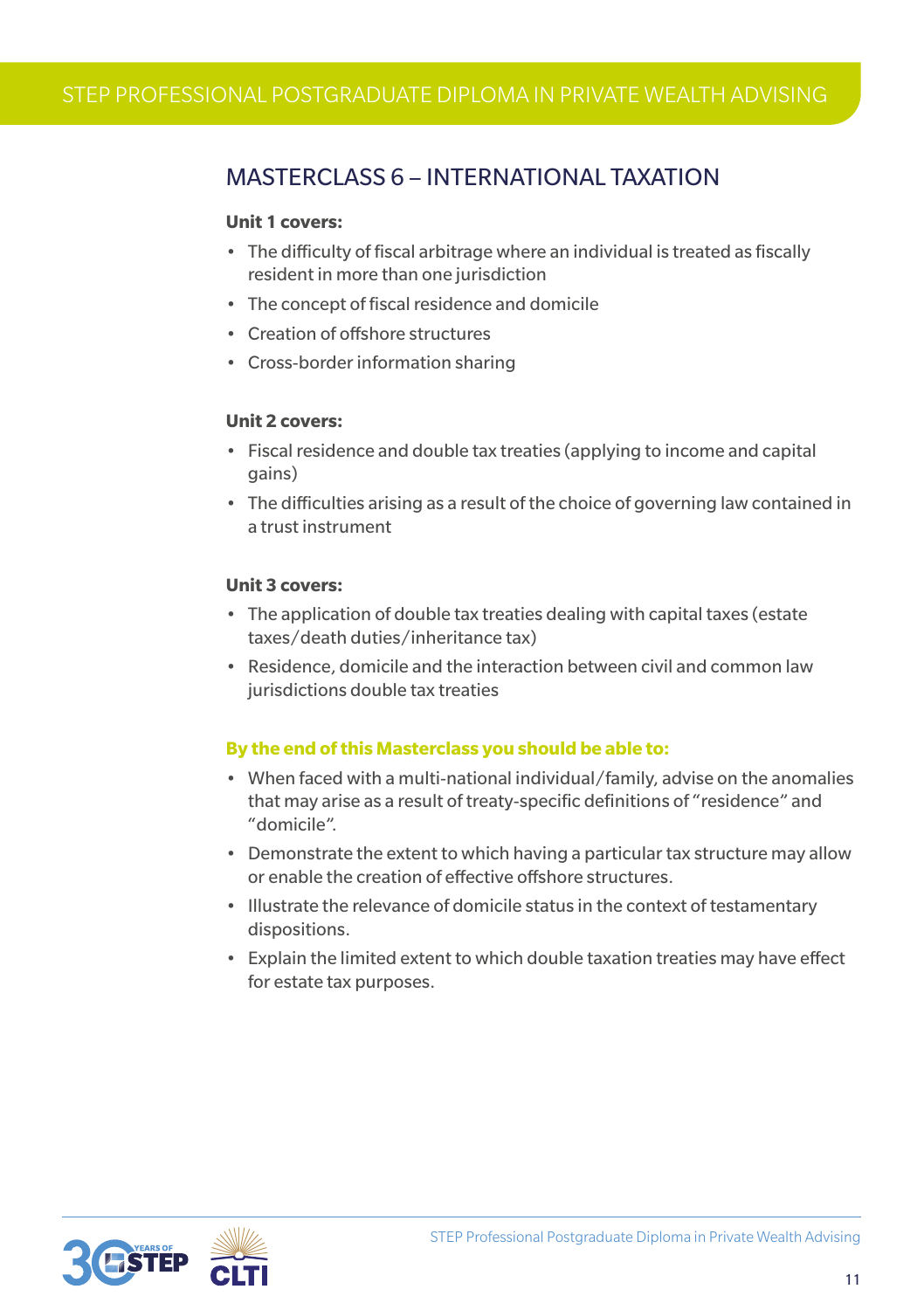## MASTERCLASS 7 – DIGITAL ASSETS

#### **Unit 1 covers:**

- Definitions of digital assets
- The concept of property
- Pure information
- Statutory application to digital information
- Crypto-assets as property

#### **Unit 2 covers:**

- The administrative duties of fiduciaries the personal representative, the trustee and the attorney - in relation to digital assets
- Discovery of digital assets
- Security of digital assets
- Cloud computing, the contracts involved and accessing the device of the deceased
- Administration of crypto-assets and transactions

#### **Unit 3 covers:**

- Estate planning where digital assets are involved
- Establishing whether the estate includes any digital assets
- Writing an inventory
- Planning for death
- Drafting examples
- Planning for incapacity
- An overview of the taxation of digital assets

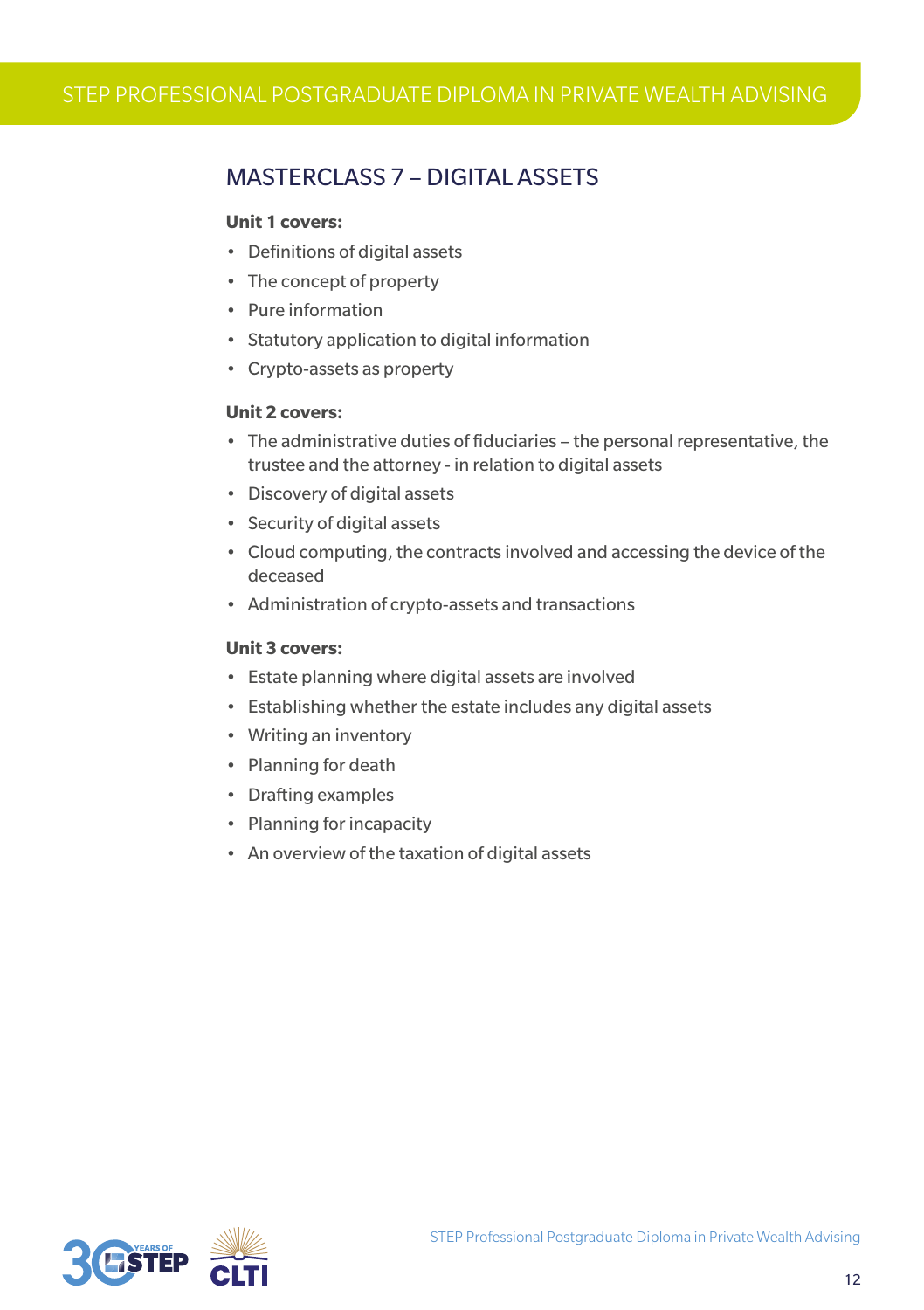#### **By the end of this module you should be able to:**

- Explore competing definitions of digital assets, evaluating what is most compatible with English law, distinguishing between proprietary and nonproprietary rights associated with transmitted information
- Examine a variety of different national legislation in relation to English law, evaluating the potential impact that they have in determining proprietary rights where claims for such assets engage with a number of jurisdictions
- Express how to administer the fiduciary duties and obligations associated with digital assets highlighting issues or risks associated with their administration
- Evaluate procedural and contractual issues that may arise, which relates to the security of digital assets including information held on cloud-based systems
- Discuss how to include digital assets in estate planning for eventualities such as incapacity or death
- Design mechanisms for discovery of digital assets, including crypto-assets, that facilitate accurate recording of access, security and storage of relevant information.

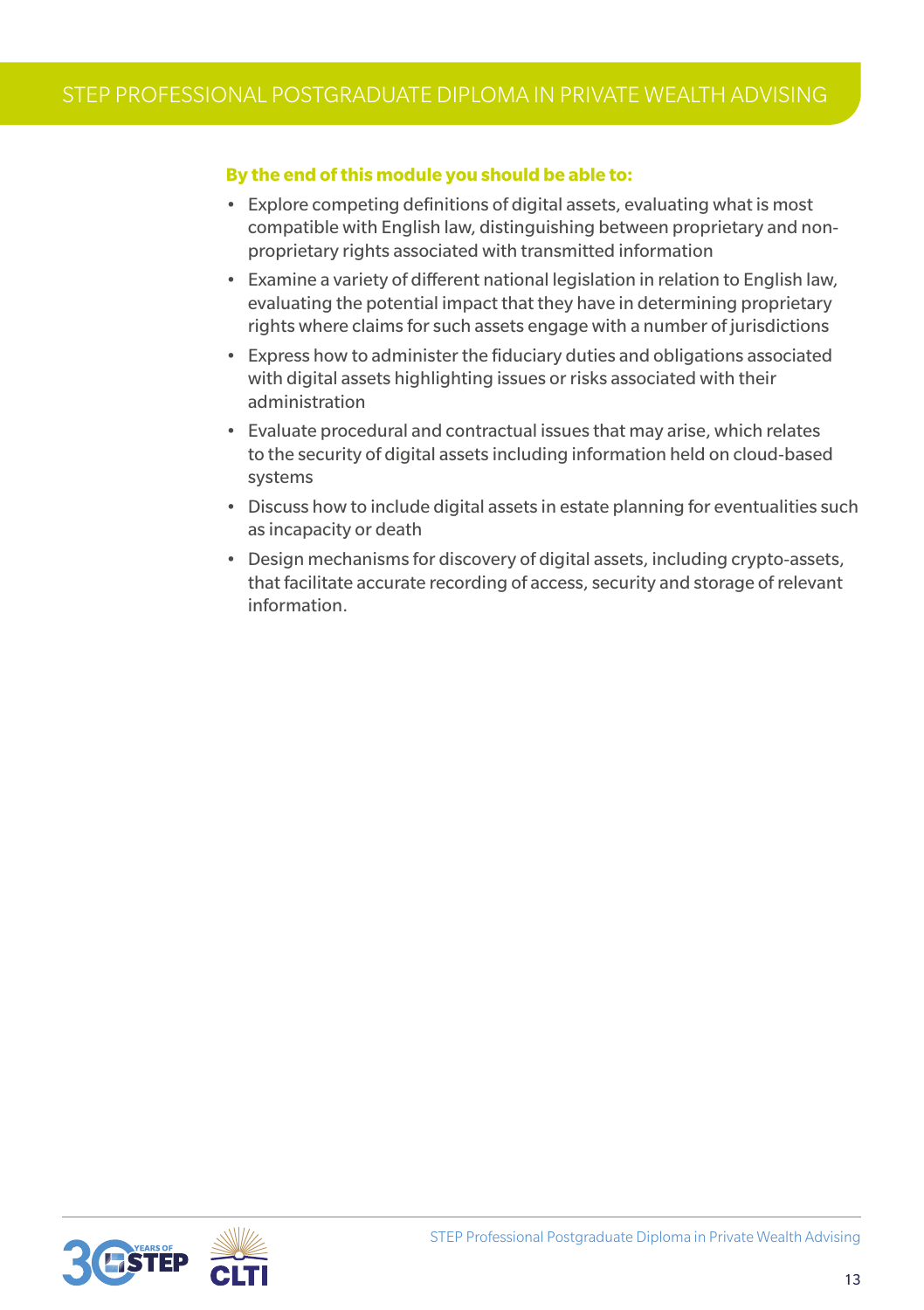## MASTERCLASS 8 – COMPLIANCE FOR TRUSTEES

#### **Unit 1 covers:**

- Effective compliance function applying a compliance framework
- Trustees assessment of risk
- De-risking strategies
- Scope of trustee compliance
	- Aligning powers with duties
	- Determining mandatory or discretionary powers
	- Safeguarding trust assets
	- Avoiding conflicts of interest
	- Mitigating financial crime risks
	- Regulation of trustees, codes of conduct and practice

#### **Unit 2 covers:**

- The strategic discipline of compliance
- Policies and procedures to combat financial crime
	- International measures for combating money laundering and terrorist financing
	- Policy statements
	- Managing and mitigating risks
	- Establishing due diligence measures
	- Compliance monitoring and management
	- The responsibilities of the compliance officer
	- The roles of the money laundering reporting officer
	- The fundamental changes of the EU Fourth Money Laundering Directive
- Compliance standards and best practice

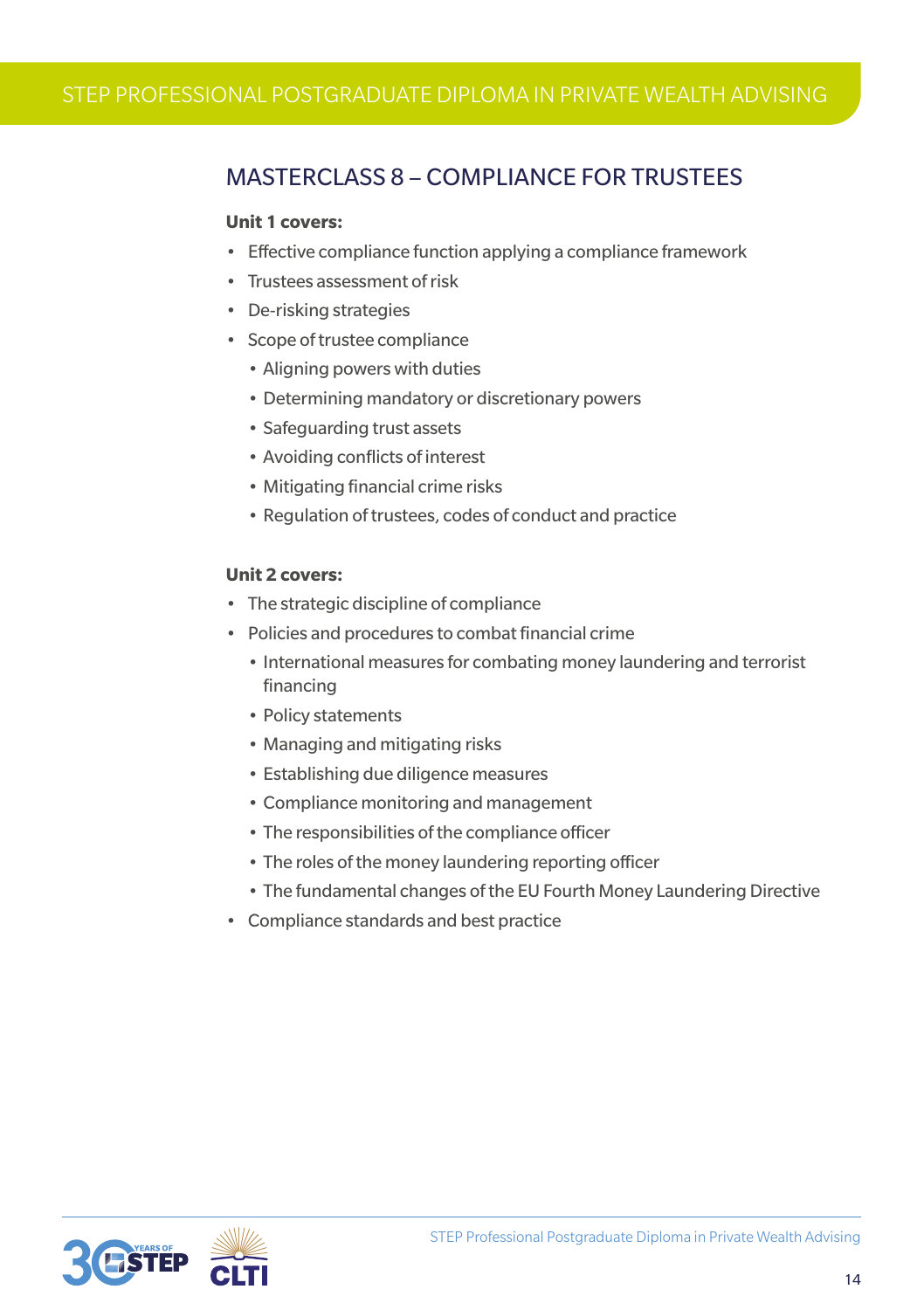#### **Unit 3 covers:**

- Reporting suspicious transactions
- Reigning in tax evasion
- US Qualified Intermediary Rules, FATCA and AWOI reporting
- The disclosure of beneficial ownership for trusts
- Bribery and corruption

- Construct a risk matrix for trustees that categorises risk level, the control of risks and action points to monitor and identify risk, on a defined periodic basis.
- Recommend, at leadership levels of knowledge, measures to combat money laundering and terrorist financing and how they pervade the wealth advising sector when advising trustees.
- Discuss the specifics of trustees' obligations for disclosure and reporting of criminal activities and suspicious transactions.
- Provide a detailed analysis of the reporting obligations under FATCA and CRS.

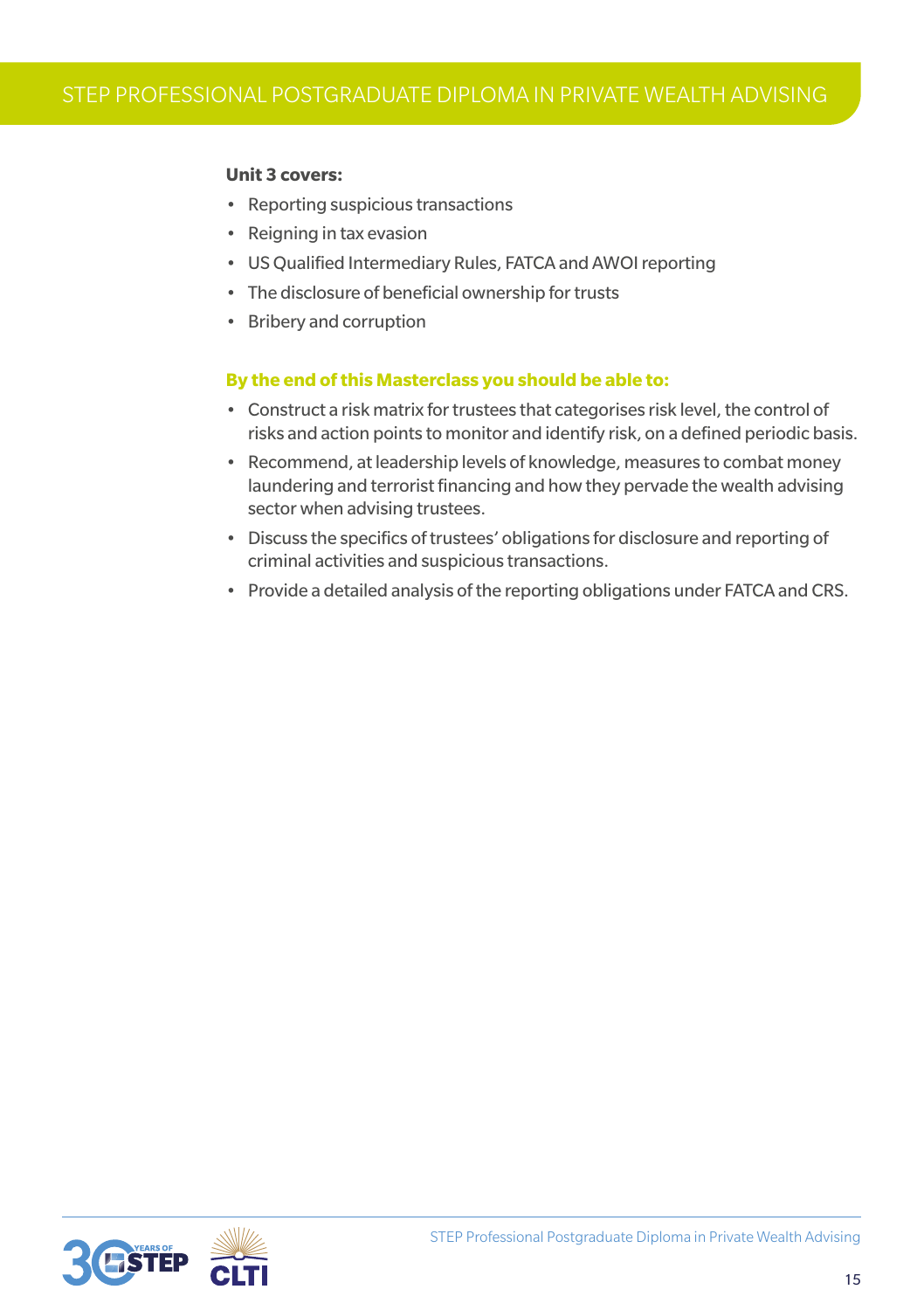## Assessment and outcomes

#### **The assessment for this course consists of:**

Eight 1,000 – 1,500 word masterclass commentaries that form a reflective journal: these are summaries of the key learning points outlined in the masterclasses and their impact on your own practice.

A three-hour, face-to-face interview based on your chosen area of specialism.

The masterclasses are delivered by specialists in their chosen fields, who will consider complex themes and their application in practice. Through a mixture of pre-reading of the course manuals and independent research delegates will be prepared to demonstrate a high-level knowledge of the subject matter being considered in each of the eight masterclasses in a systematic manner.

Given the international focus of the course content, delegates are likely to be challenged with novel concepts. Delegates will be able to demonstrate within their masterclass commentaries the application of such concepts as they apply in their own jurisdiction or practice critically evaluating the techniques and models propounded by the speakers.

#### **A candidate who passes the face-to-face assessment will have shown:**

- originality in the application of the constructs of the eight specialisms
- advanced levels of research and reflective personal analysis
- the transfer of consolidated knowledge in an advisory manner to clients or to colleagues where delivery of advising on wealth is through teams of advisors
- discernible benefits to their practice either through mitigation of professional/ practice risk or the identification of previously unconsidered business opportunities
- mastery of his/her practice area
- methodological approaches to decision-making and their advancement in leadership
- a deep and systematic understanding of the many facets of wealth advising and their influence on wealth creation, investment and preservation